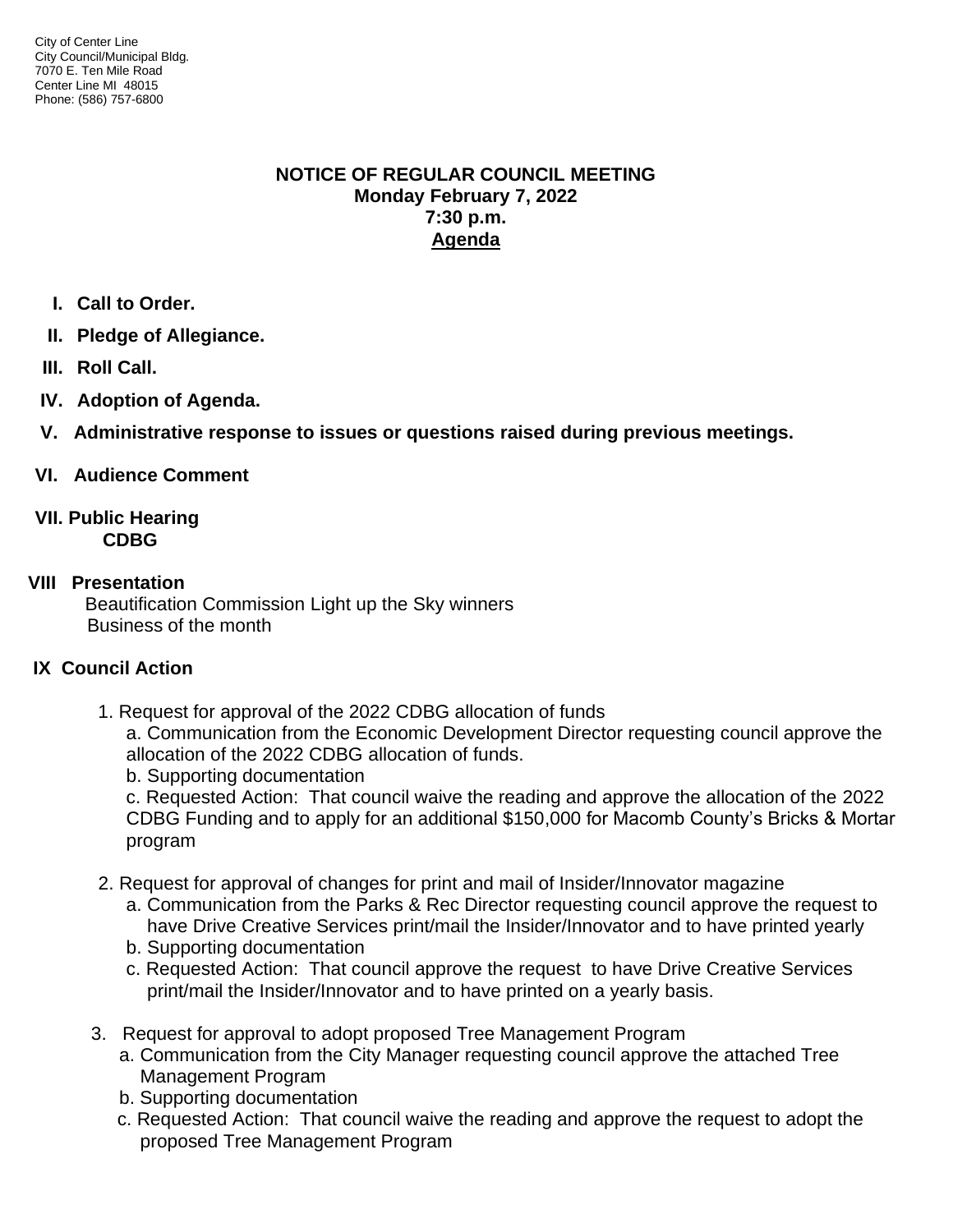- 4. Request approval of Letter of Understanding with AFSCME Local 1103 for a phone stipend
	- a. Communication from the City Manager requesting council approve the LOU for phone stipend for DPW Employees
	- b. Supporting documentation
	- c. Requested Action: That council approve the LOU with AFSCME and authorize the phone stipend in the amount not to exceed \$25.00 per month or \$300 annually per person
- 5. Request approval of Health Care Coverage for 2022-2023
	- a. Communication from the City Manager requesting council approve renewal of health care coverage insurance with BC/BS and supplemental coverage with EHIM
	- b. Supporting documentation
	- c. Requested Action: That council approve allocation of healthcare coverage with BC/BS and supplemental coverage with Employee Health Insurance Management (EHIM)
- 6. Request approval of Resolution 2022-003 Healthcare Contributions
	- a. Communication from the City Manager requesting council approve Resolution 2022-003 requiring a 20% contribution toward healthcare insurance costs for the 2022 plan year.
	- b. Supporting documentation
	- c. Requested Action: That council approve waive the reading and adopt Resolution 2022-003 requiring a 20% employee contribution towards healthcare insurance costs for the plan year beginning March 1, 2022
- 7. Request approval of a full-time Ordinance Enforcement Officer
	- a. Communication from the Public Safety Director requesting council approve the request of hiring a full-time Ordinance Officer
	- b. Supporting documentation
	- c. Requested action: The council approve the request of hiring a full-time Ordinance Enforcement Officer and discontinue the two part-time positions.
- **X. Consent Agenda (All items under the consent agenda are considered routine by Mayor and Council and will be approved by one motion unless a Council Member or audience requests that the item be removed and added on as a separate agenda item).**
	- 1. Vouchers for month of January
		- a. Communication from the City Manager requesting council approve the vouchers for the month of January 2022
		- b. Supporting documentation
		- c. Requested Action: Accept, place on file, and the recommendation be carried out.
	- 2. Minutes
		- a. Communication from the City Manager requesting council approve the January 3, 2022, regular council meeting minutes
		- b. Supporting documentation
		- c. Requested Action: Accept, place on file, and the recommendation be carried out.